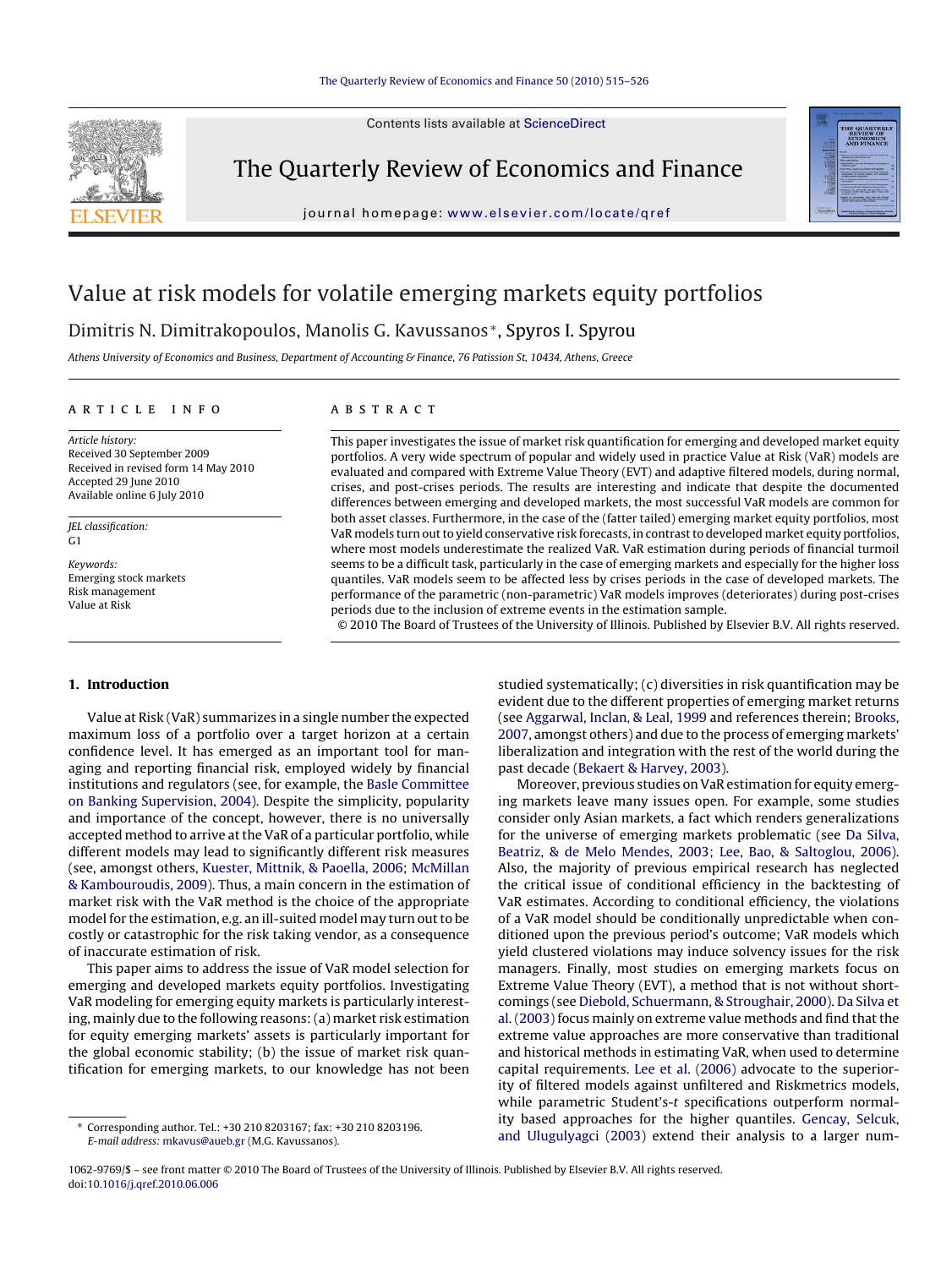ber of emerging equity markets and highlight the dominance of extreme value VaR over the traditional VaR approaches for high confidence levels. However, they employ a limited number of traditional VaR approaches and exclude GARCH models for producing highly volatile VaR estimates. The results of [Gencay et al. \(2003\)](#page--1-0) are also echoed in [Assaf \(2009\),](#page--1-0) while [Maghyereh and Al-Zoubi](#page--1-0) [\(2006\)](#page--1-0) find that the asymmetric power ARCH and the extreme value are the dominant methods for the estimation of VaR in the case of seven emerging Middle East and North African stock markets.

The aim of this paper is to address this gap in the literature by evaluating the accuracy and efficiency of various VaR approaches with data from 16 emerging and 4 developed stock markets, spanning over America, Asia and Europe. A plethora of traditional VaR approaches which are widely used by practitioners are examined in conjunction with extreme value and adaptive filtered methods. The sample period chosen for the analysis (1995–2003) is a period of excessive volatility in financial markets, when many significant economic events took place. This makes the period ideal for the empirical evaluation of a risk measure, such as VaR. For example, in 1997 Thailand floated the baht after a 13-year link to the dollar and within the day the currency declined by 17%, triggering a global financial crisis; in August 1998 Russia devalued the ruble and announced a moratorium on external debt servicing, triggering yet another global crisis of such an extent that the Federal Reserve had to rescue a hedge fund called Long-Term Capital Management in order to avoid further defaults. A year later Brazil was hit by contagion in the so-called Brazilian crises of 1999. Furthermore, on the 11 September 2001 the terrorist attack right in the center of the world's financial community resulted in turmoil in financial markets.

This study contributes to the relevant literature in many ways: (i) it allows for the first time direct comparisons to be made on the performance of various VaR models between emerging and developed markets by applying backtesting on VaR forecasts obtained from models applied on both emerging and developed markets during the same time period; (ii) it extends the analysis to countries beyond Asia, by using a larger and more representative sample of emerging stock markets, covering many different emerging markets for the regions of Latin America, Europe and Asia. Consequently, the findings are more suitable for drawing generalizations and making inferences for the universe of emerging equity markets; (iii) all of the employed filtered models are estimated adaptively in the sense that in each recursion the lag length which fits the data best is chosen. This is the first time, to our knowledge, that adaptive filtered models are used and compared with nonadaptive VaR models, providing a more realistic view of the VaR models' performance; (iv) it evaluates the performance of a wider spectrum of VaR models than previous studies and compares and contrasts these to the EVT and adaptive models; (v) the validity of the findings is enhanced by considering specific time periods, which are characterized by excessive volatility, such as the Asian financial crisis of 1997–1998, the Russian crisis of 1998 and the Brazilian crisis of 1999. Thus, the investigation of the behavior of the alternative VaR models during the crises periods offers many implications for the ongoing global financial crisis of the post-2007 period<sup>1</sup>; (vi) the performance of the various VaR methods is examined in terms of robustness, i.e. in terms of providing sufficiently accurate risk forecasts for various markets, estimation windows and VaR confidence levels; and (vii) the impact of the estimation window in the reliability of VaR estimates is studied by considering estimation windows of various lengths and of significantly differentmarket conditions. That is, estimation samples containing crises periods are used for estimating VaR during the post-crises periods. The rest of the paper is organized as follows: Section 2 outlines the VaR models and testing methodologies which are employed in the paper, Section [3](#page--1-0) discusses the data, Section [4](#page--1-0) presents and discusses the results, Section [5](#page--1-0) examines the robustness of the results during crisis and post-crisis periods and Section [6](#page--1-0) concludes the paper.

#### **2. Methodology and VaR models**

Let  $r_t$  be the change in the value of a portfolio over a certain horizon and  $f_t(r)$  be the marginal probability function for  $r_t$  (i.e.  $r_t \sim f_t(r)$ ). Value at Risk (VaR) expresses the maximum amount of money that a portfolio may lose at the given confidence level  $1 - \alpha$ (e.g.  $1 - \alpha = 0.95$ ) over a given forecast horizon; see [Jorion, 1997](#page--1-0) for a general exposition of the concept of VaR. Mathematically:

$$
VaR = F^{-1}(\alpha) = \int_{-\infty}^{VaR} f(r) dr = P(r \le VaR) = \alpha
$$
 (1)

When the expected returns are assumed to follow a locationscale distribution (such as the Student's-t, the exponential and the symmetric stable (or Pareto-Lévy), the normal and the Cauchy distributions) then VaR is defined by:

$$
VaR_{t+1}^{1-\alpha} = \hat{\mu}_{t+1} - F^{-1}(\alpha) \cdot \hat{\sigma}_{t+1}
$$
 (2)

where  $F^{-1}$  denotes the standardized quantile of the assumed distribution (e.g. the normal distribution) and  $\hat{\mu}_{t+1}$ ,  $\hat{\sigma}_{t+1}$  are the estimated/forecasted location and scale parameters, respectively. According to [Figlewski \(1997\), f](#page--1-0)or short holding periods, it can be best to assume that the sample mean  $(\hat{\mu}_{t+1})$  in Eq. (2) is zero. [Kim,](#page--1-0) [Malz, and Mina \(1999\)](#page--1-0) have also shown that mean forecasts for horizons shorter than 3 months are not likely to produce accurate predictions of future returns. In addition, since volatility is much larger than the expected return at short horizons, the forecasts of the future distribution of returns are dominated by the volatility estimate. Throughout this paper, the assumed distributions of the expected returns  $F^{-1}$  are the normal, the Generalized Pareto and the Generalized Error distributions. The confidence levels examined are the most commonly used levels of 95% and 99%, and the holding period is set to 1 day. The methods followed for the estimation of parametric (i.e. the estimation of  $\hat{\sigma}_{t+1}$ ) and non-parametric VaR are presented next.

#### 2.1. Volatility models

The Random Walk (RW) parametric VaR model assumes that the previous period's volatility  $(\hat{\sigma}_t)$  is the best proxy of next period's volatility forecast ( $\hat{\sigma}_{t+1}$ ). That is,  $\hat{\sigma}_{t+1} = \hat{\sigma}_t$ , where  $\hat{\sigma}_t$  is the sample standard deviation. The stylized fact of volatility clustering evident in most financial time series is captured by the Generalized Autoregressive Conditional Heteroskedasticity (GARCH  $(p,q)$ ) model, introduced by [Bollerslev \(1986\). A](#page--1-0) GARCH (p,q) model can be written as:

$$
\sigma_t^2 = \omega + \sum_{j=1}^p \beta_j \sigma_{t-j}^2 + \sum_{i=1}^q a_i u_{t-i}^2
$$
\n(3)

where  $\omega$  > 0. When p < 1, non-negativity conditions for  $\hat{\sigma}_t^2$  require  $\omega \ge 0$ ,  $\beta_i$ ,  $a_i \ge 0$ . See [Nelson and Cao \(1992\)](#page--1-0) for details on the restrictions of  $ARCH(p)$  and  $GARCH(1,1)$  models. Throughout this

 $^{\rm 1}$  The financial subprime crisis of 2008–2009 is not included in the analysis since it leaves no sufficient evaluation sample for the examination of the performance of the VaR models during the post crisis period.